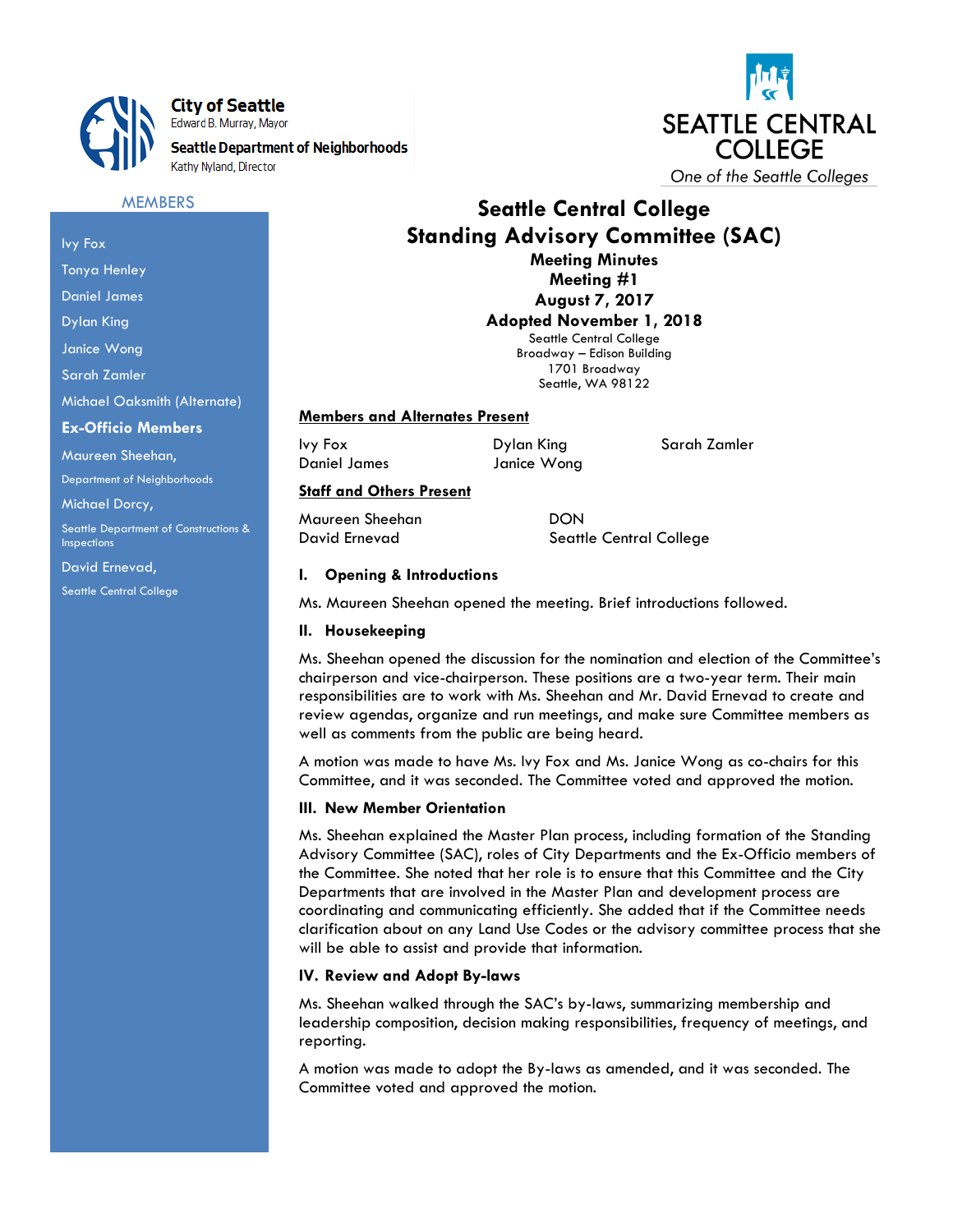# **V. Review Annual Report**

Mr. Ernevad lead a review of the annual report.

He noted that Mr. Chuck Davis, administrative director of facilities and operations compiles and submits the report to the Department of Neighborhoods annually to comply with the Major Institutions Master Plan (MIMP) requirements.

Seattle Central College MIMP was adopted in 2002. The campus did not make any amendment since 2008 where a parking provision was allowed to be exempted.

There had been discussions to rewrite the MIMP and the best strategy for the college. Currently, the college is involved in a pre-planning phase but there is no concrete direction on when to proceed. The MIMP will cost the college \$2 million to put all together, and it is a huge undertaking for the college since the college does not get any public funding for this type of request.

Regarding the MIMP progress, the Seattle Maritime Academy project was completed last fall; the Allied Health Program at the PacMed Tower is up and running, and the campus also did significant improvements to its HVAC systems to manage its energy uses, and the International Student Program Institute of English has been relocated from the South Annex area of the campus.

The campus added a universal accessibility at the atrium and an upgrade to the Siegel Center that is in the corner of Harbor and Pike with new windows and the campus also did stabilization work at the Broadway Performance Hall to prevent any risk to pedestrians and the right-of-way. He noted that there is more work that needs to be done including the replacement of mortar and sandstone.

The completion of the all-gender restrooms that is located on the  $3<sup>rd</sup>$  floor as well as an all new security camera improvement has been installed.

Mr. Jeff Keever of auxiliary services is doing an excellent job in parking and commuting improvements and accessibility to the campus. He received an award for his work in trip reductions. Mr. Ernevad added that the campus is continuously providing technological opportunities and e-learning programs to students.

The campus is in the process of selling the south annex property. Ms. Sheehan commented that if the institutions decided to acquire land that is adjacent to the MIO or expand the boundary of the MIO, this will trigger a new Master Plan for the campus, and this will be a discussion for this Committee.

Mr. Ernevad added that the areas south of the overlay is limited to 65 ft. and the college has no plans for development on this area.

He noted that the college did not perform any of the studies, but installed cameras around the exterior of the building and have coverage to the campus perimeter and part of it is that the engineers looked at the lighting levels at night. Mr. Ernevad noted that the campus is actively trying to keep the lighting around the campus perimeter to deter any drug use, and homeless camping. The campus will continue to monitor this activity to comply with the provision.

A question was asked if the Committee needs to highlight or follow up any campus activities. Ms. Sheehan commented that this meeting is a review of the campus activities within the MIO and any activities that the campus has not begun, the Committee can request SDCI (Seattle Department of Constructions & Inspections) to communicate further with the campus.

He added that there has been excellent progress towards the Transportation Management Plan (TMP) goals. He mentioned that Mr. Keever is working on better ORCA and car sharing programs and actively monitoring the SOV rate goals to bring into compliance. Parking around campus is a challenge and they are eager to reduce SOV trips and encourage commuting and other modes of transportation. Mr. Keever is working hard to get a discounted ORCA card that gets students for the entire quarter if they were to commute to the campus about five times a week, and it will a better and affordable card.